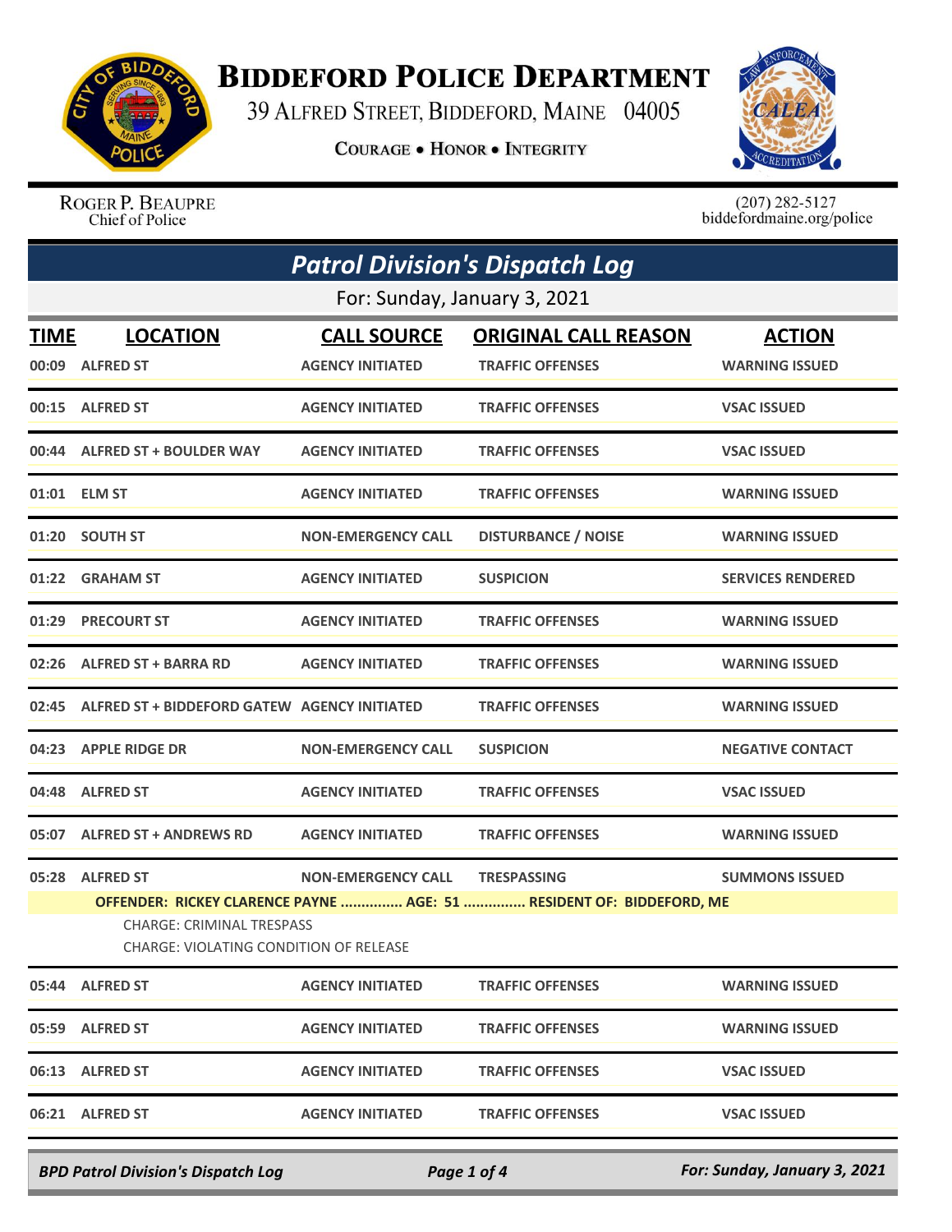| <b>TIME</b> | <b>LOCATION</b>                                                                                                             | <b>CALL SOURCE</b>        | <b>ORIGINAL CALL REASON</b>                                           | <b>ACTION</b>               |  |  |  |
|-------------|-----------------------------------------------------------------------------------------------------------------------------|---------------------------|-----------------------------------------------------------------------|-----------------------------|--|--|--|
|             | 07:57 MAIN ST                                                                                                               | <b>AGENCY INITIATED</b>   | <b>TRAFFIC OFFENSES</b>                                               | <b>WARNING ISSUED</b>       |  |  |  |
|             | 09:06 POOL ST                                                                                                               | <b>AGENCY INITIATED</b>   | <b>TRAFFIC OFFENSES</b>                                               | <b>WARNING ISSUED</b>       |  |  |  |
|             | 09:24 POOL ST                                                                                                               | <b>AGENCY INITIATED</b>   | <b>TRAFFIC OFFENSES</b>                                               | <b>WARNING ISSUED</b>       |  |  |  |
| 09:37       | <b>GRANITE ST</b>                                                                                                           | <b>AGENCY INITIATED</b>   | <b>TRAFFIC OFFENSES</b>                                               | <b>WARNING ISSUED</b>       |  |  |  |
| 09:39       | <b>MAIN ST +</b>                                                                                                            | <b>AGENCY INITIATED</b>   | <b>TRAFFIC OFFENSES</b>                                               | <b>CITATION ISSUED</b>      |  |  |  |
|             | <b>CHARGE: ATTACHING FALSE PLATES</b>                                                                                       |                           | OFFENDER: DUBOIS, RICHARD JOSEPH  AGE: 47  RESIDENT OF: BIDDEFORD, ME |                             |  |  |  |
|             | 09:50 HILL ST                                                                                                               | <b>AGENCY INITIATED</b>   | <b>TRAFFIC OFFENSES</b>                                               | <b>VSAC ISSUED</b>          |  |  |  |
|             | 10:24 HILL ST                                                                                                               | <b>E-911 CALL</b>         | 911 MISUSE                                                            | <b>SERVICES RENDERED</b>    |  |  |  |
|             | 10:39 POOL ST + FOSS ST                                                                                                     | <b>AGENCY INITIATED</b>   | <b>TRAFFIC OFFENSES</b>                                               | <b>WARNING ISSUED</b>       |  |  |  |
|             | 10:40 PIKE ST                                                                                                               | <b>NON-EMERGENCY CALL</b> | <b>SUSPICION</b>                                                      | <b>SERVICES RENDERED</b>    |  |  |  |
|             | 10:49 ALFRED ST                                                                                                             | <b>AGENCY INITIATED</b>   | <b>TRAFFIC OFFENSES</b>                                               | <b>WARNING ISSUED</b>       |  |  |  |
|             | 10:51 ELM ST                                                                                                                | <b>AGENCY INITIATED</b>   | <b>TRAFFIC OFFENSES</b>                                               | <b>WARNING ISSUED</b>       |  |  |  |
|             | 11:04 PRECOURT ST + MOUNTAIN RD                                                                                             | <b>AGENCY INITIATED</b>   | <b>TRAFFIC OFFENSES</b>                                               | <b>WARNING ISSUED</b>       |  |  |  |
| 11:14       | <b>BRADBURY ST</b>                                                                                                          | <b>AGENCY INITIATED</b>   | <b>PAPERWORK</b>                                                      | <b>NEGATIVE CONTACT</b>     |  |  |  |
|             | 11:28 ALFRED ST                                                                                                             | <b>AGENCY INITIATED</b>   | <b>TRAFFIC OFFENSES</b>                                               | <b>SUMMONS ISSUED</b>       |  |  |  |
|             | OFFENDER: KAREN JEAN SULLIVAN  AGE: 56  RESIDENT OF: FORT MYERS BEACH, FL<br><b>CHARGE: OPERATE VEHICLE WITHOUT LICENSE</b> |                           |                                                                       |                             |  |  |  |
|             | 11:28 CHADWICK PL                                                                                                           | <b>AGENCY INITIATED</b>   | <b>PAPERWORK</b>                                                      | <b>PAPERWORK NOT SERVED</b> |  |  |  |
|             | 11:51 ALFRED ST                                                                                                             | <b>AGENCY INITIATED</b>   | <b>TRAFFIC OFFENSES</b>                                               | <b>VSAC ISSUED</b>          |  |  |  |
|             | 12:07 ALFRED ST                                                                                                             | <b>AGENCY INITIATED</b>   | <b>TRAFFIC OFFENSES</b>                                               | <b>VSAC ISSUED</b>          |  |  |  |
|             | 12:28 MEDICAL CENTER DR                                                                                                     | <b>NON-EMERGENCY CALL</b> | <b>ATTEMPTED/THREATENED SUICIDE</b>                                   | <b>REPORT TAKEN</b>         |  |  |  |
|             | 13:23 ALFRED ST                                                                                                             | <b>AGENCY INITIATED</b>   | <b>TRAFFIC OFFENSES</b>                                               | <b>VSAC ISSUED</b>          |  |  |  |
|             | 13:39 WEST ST                                                                                                               | <b>AGENCY INITIATED</b>   | <b>TRAFFIC OFFENSES</b>                                               | <b>VSAC ISSUED</b>          |  |  |  |
|             | <b>14:17 HILL ST</b>                                                                                                        | <b>AGENCY INITIATED</b>   | <b>TRAFFIC OFFENSES</b>                                               | <b>WARNING ISSUED</b>       |  |  |  |
|             | 15:07 CLEAVES ST                                                                                                            | <b>AGENCY INITIATED</b>   | <b>OUT FOR FOLLOW UP</b>                                              | <b>SUMMONS ISSUED</b>       |  |  |  |
|             | OFFENDER: HENDRIK J LENFERINK  AGE: 35  RESIDENT OF: BIDDEFORD, ME<br>CHARGE: LEAVING SCENE OF MOTOR VEHICLE ACCIDENT       |                           |                                                                       |                             |  |  |  |
|             |                                                                                                                             |                           |                                                                       |                             |  |  |  |

*BPD Patrol Division's Dispatch Log Page 2 of 4 For: Sunday, January 3, 2021*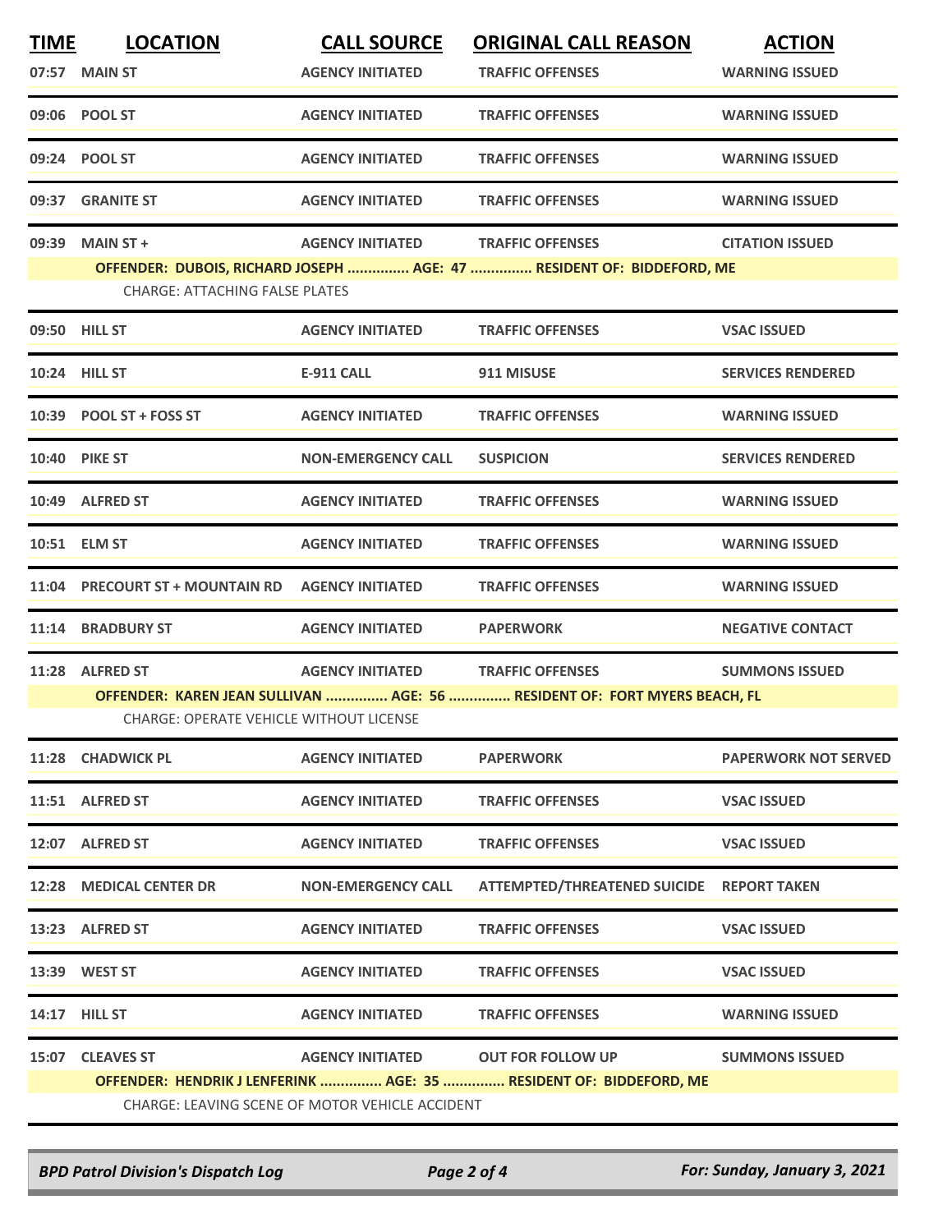| <u>TIME</u> | <b>LOCATION</b><br><b>15:08 PIKE ST</b>                                                                                                                                      | <b>CALL SOURCE</b><br><b>NON-EMERGENCY CALL</b> | <b>ORIGINAL CALL REASON</b><br><b>ASSAULT</b> | <b>ACTION</b><br><b>REPORT TAKEN</b> |  |  |
|-------------|------------------------------------------------------------------------------------------------------------------------------------------------------------------------------|-------------------------------------------------|-----------------------------------------------|--------------------------------------|--|--|
|             | 15:13 UNION ST                                                                                                                                                               | <b>AGENCY INITIATED</b>                         | <b>TRAFFIC OFFENSES</b>                       | <b>WARNING ISSUED</b>                |  |  |
|             | <b>15:14 HILL ST</b>                                                                                                                                                         | <b>E-911 CALL</b>                               | 911 MISUSE                                    | <b>DISPATCH HANDLED</b>              |  |  |
|             | 15:22 POOL ST                                                                                                                                                                | <b>NON-EMERGENCY CALL</b>                       | <b>CIVIL COMPLAINT</b>                        | <b>SERVICES RENDERED</b>             |  |  |
|             | 15:23 ELM ST                                                                                                                                                                 | <b>AGENCY INITIATED</b>                         | <b>TRAFFIC OFFENSES</b>                       | <b>WARNING ISSUED</b>                |  |  |
|             | <b>16:08 PIKE ST</b>                                                                                                                                                         | <b>NON-EMERGENCY CALL</b>                       | <b>HARASSMENT</b>                             | <b>UNFOUNDED</b>                     |  |  |
| 16:33       | <b>MAY ST + DARTMOUTH ST</b>                                                                                                                                                 | <b>AGENCY INITIATED</b>                         | <b>TRAFFIC OFFENSES</b>                       | <b>WARNING ISSUED</b>                |  |  |
| 17:28       | <b>BOULDER WAY + ALFRED ST</b>                                                                                                                                               | <b>AGENCY INITIATED</b>                         | <b>TRAFFIC OFFENSES</b>                       | <b>WARNING ISSUED</b>                |  |  |
|             | 18:07 WELLS PL                                                                                                                                                               | <b>E-911 CALL</b>                               | <b>SUSPICION</b>                              | <b>SERVICES RENDERED</b>             |  |  |
|             | <b>18:11 LESTER B ORCUTT BLVD</b>                                                                                                                                            | <b>AGENCY INITIATED</b>                         | <b>FIREWORKS COMPLAINT</b>                    | <b>NEGATIVE CONTACT</b>              |  |  |
|             | 18:18 POOL ST + DECARY RD                                                                                                                                                    | <b>AGENCY INITIATED</b>                         | <b>TRAFFIC OFFENSES</b>                       | <b>WARNING ISSUED</b>                |  |  |
|             | 18:26 ELM ST                                                                                                                                                                 | <b>AGENCY INITIATED</b>                         | <b>TRAFFIC OFFENSES</b>                       | <b>WARNING ISSUED</b>                |  |  |
|             | 18:35 ELM ST                                                                                                                                                                 | <b>AGENCY INITIATED</b>                         | <b>TRAFFIC OFFENSES</b>                       | <b>WARNING ISSUED</b>                |  |  |
| 18:42       | <b>PIKE ST</b>                                                                                                                                                               | <b>E-911 CALL</b>                               | <b>DOMESTIC COMPLAINTS</b>                    | <b>REPORT TAKEN</b>                  |  |  |
|             | 18:59 ELM ST                                                                                                                                                                 | <b>AGENCY INITIATED</b>                         | <b>TRAFFIC OFFENSES</b>                       | <b>WARNING ISSUED</b>                |  |  |
|             | 19:32 ELM ST                                                                                                                                                                 | <b>E-911 CALL</b>                               | <b>DEATH ATTENDED &amp; UNATTENDED</b>        | <b>REPORT TAKEN</b>                  |  |  |
|             | 20:24 ALFRED ST                                                                                                                                                              | <b>AGENCY INITIATED</b>                         | <b>TRAFFIC OFFENSES</b>                       | <b>WARNING ISSUED</b>                |  |  |
|             | 21:32 ALFRED ST                                                                                                                                                              | <b>NON-EMERGENCY CALL</b>                       | <b>COURT ORDERED CHECK IN</b>                 | <b>NO ACTION REQUIRED</b>            |  |  |
|             | 21:52 CLEAVES ST                                                                                                                                                             | E-911 CALL                                      | 911 MISUSE                                    | <b>DISPATCH HANDLED</b>              |  |  |
|             | 22:26 SULLIVAN ST                                                                                                                                                            | <b>NON-EMERGENCY CALL</b>                       | <b>DOMESTIC COMPLAINTS</b>                    | <b>REPORT TAKEN</b>                  |  |  |
|             | 22:27 SULLIVAN ST                                                                                                                                                            | <b>NON-EMERGENCY CALL</b>                       | <b>CHECK WELFARE</b>                          | <b>SERVICES RENDERED</b>             |  |  |
|             | 23:07 LEON ST                                                                                                                                                                | <b>AGENCY INITIATED</b>                         | <b>JUVENILE OFFENSES</b>                      | <b>FIELD INTERVIEW</b>               |  |  |
| 23:37       | <b>SULLIVAN ST</b>                                                                                                                                                           | <b>NON-EMERGENCY CALL</b>                       | <b>DISORDERLY CONDUCT</b>                     | <b>ARREST(S) MADE</b>                |  |  |
|             | OFFENDER: MIGUEL ANGEL MUNIZ-FUENTES  AGE: 23  RESIDENT OF: BIDDEFORD, ME<br>CHARGE: DISORDERLY CONDUCT, OFFENSIVE WORDS, GESTURES<br>CHARGE: VIOLATING CONDITION OF RELEASE |                                                 |                                               |                                      |  |  |